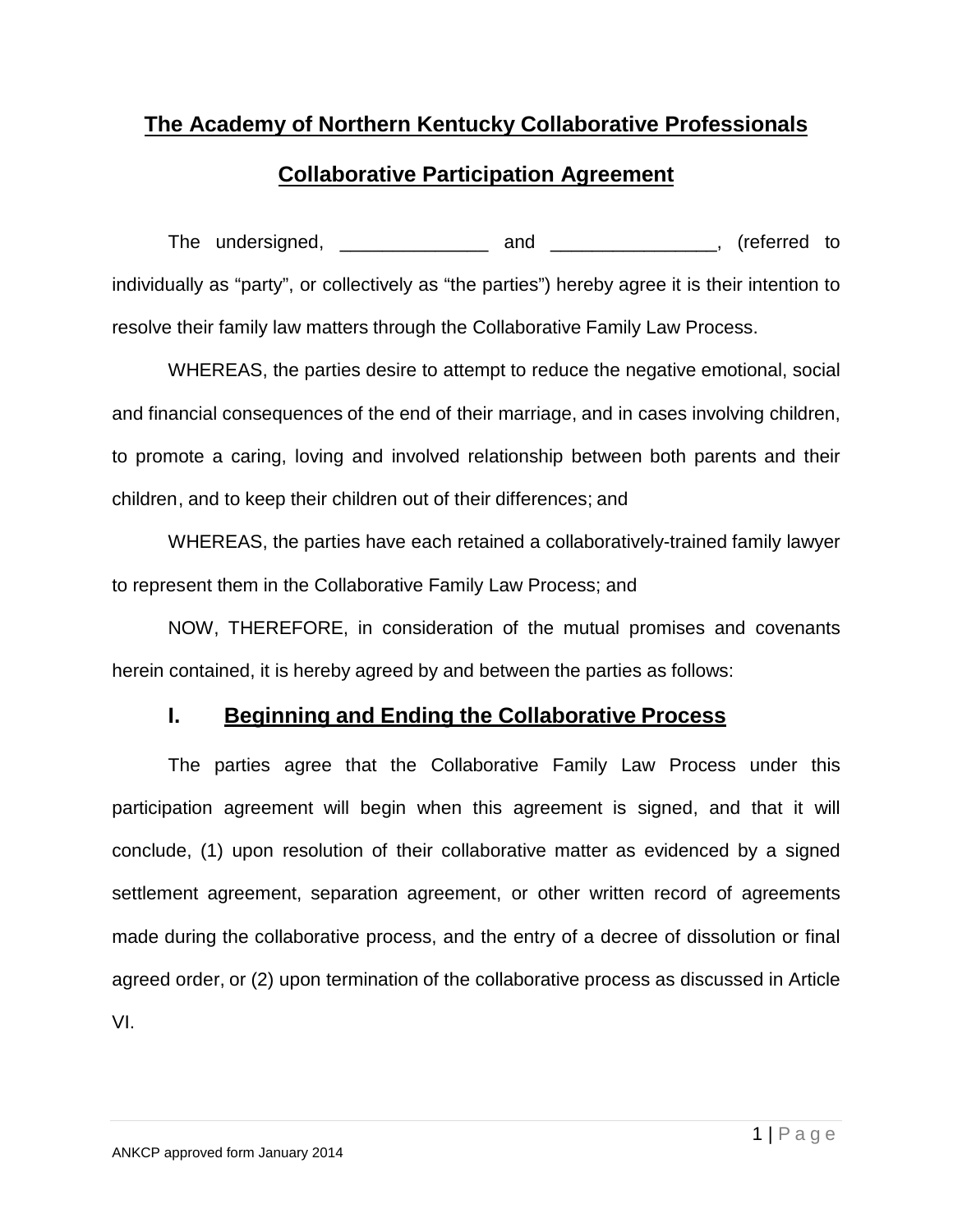#### **II. How it Works**

**1.** During this collaborative process, the parties agree to make timely, full, candid, and informal disclosure of information related to their collaborative matter without formal discovery. The parties further agree that they shall promptly and continuously update all information provided.

**2.** During the Collaborative Family Law Process, the parties promise to conduct themselves in good faith, honestly, in full cooperation, and respectfully towards one another and towards all nonparty participants alike.

**3.** During the Collaborative Family Law Process, the parties agree to maintain the status quo, by maintaining insurance coverage and beneficiary designations, by preserving assets, by not incurring unnecessary debt, and by not changing any financial or household (parenting) arrangements that may affect the other party or their children; all unless there is an agreement to do so.

**4.** A party will notify the collaborative family lawyers in advance of making any extraordinary expenditure so there can be discussion and an agreement on the expenditure. If time is of the essence, the parties and the collaborative family lawyers will address the expenditure issue as soon as possible.

**5.** The parties understand that the effectiveness of the Collaborative Family Law Process and its successful conclusion greatly depends upon the parties, the collaborative family lawyers, and all nonparty participants working together and being prepared for all meetings.

**6.** Any mistakes made by either party, by any nonparty participant, or by a collaborative family lawyer will be immediately identified and corrected. Neither party,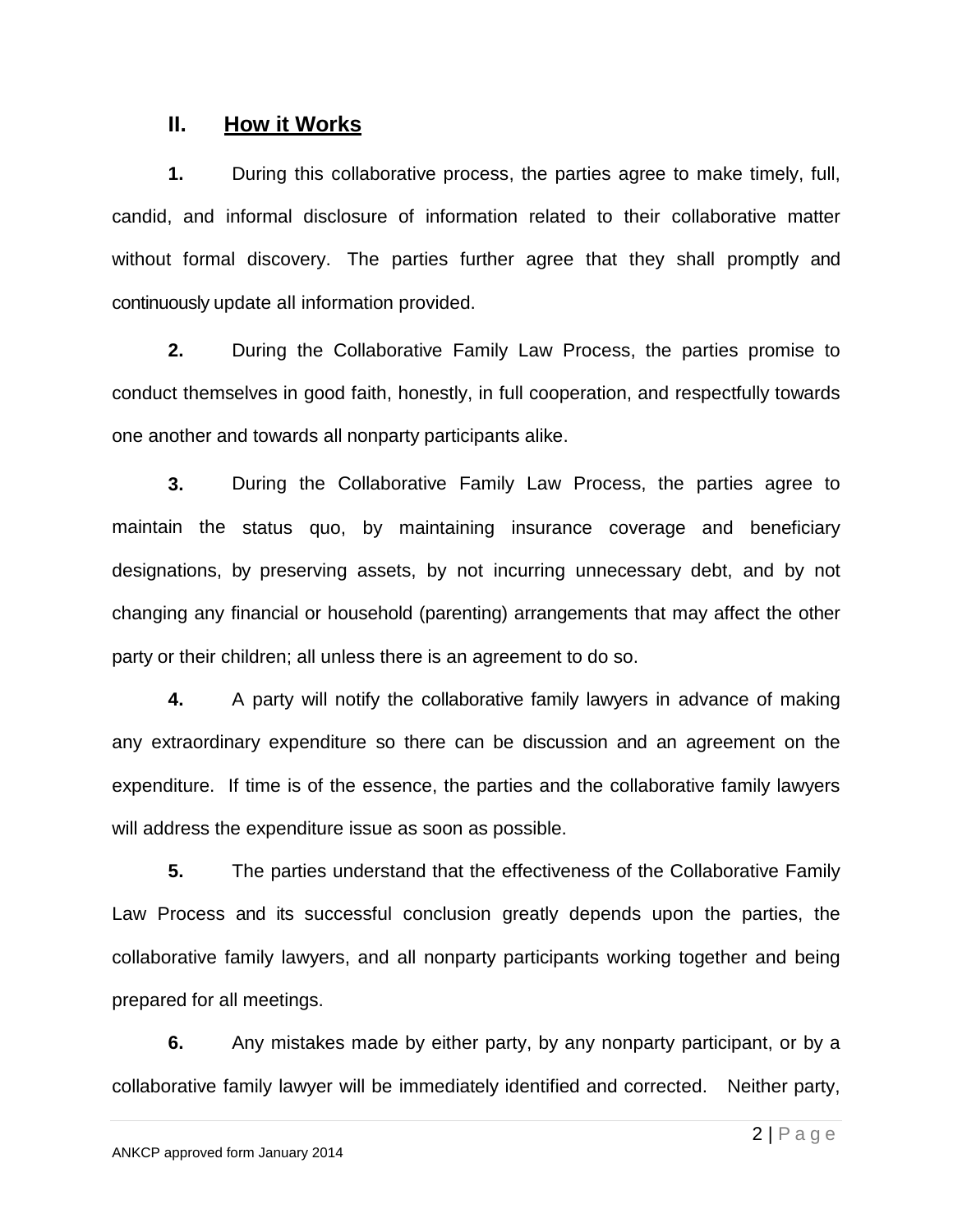nor any nonparty participant or collaborative family lawyer will take advantage of any mistake, at any stage of the Collaborative Family Law Process.

**7.** The parties understand that by choosing the Collaborative Family Law Process they are waiving rights that would be available to them through the litigation process. These rights are: (a) the right to have their spouse respond to formal discovery requests (i.e., interrogatories, requests for production of documents, depositions, or admissions); (b) the right to have a judge decide the value of their marital property; (c) the right to have a judge decide how their marital property is divided between them; (d) the right to have a judge decide all support/cash flow issues; and (e) if there are minor children, the right to have a judge decide where and with whom the children reside.

#### **III. Enforceability**

If the parties make either an interim agreement or a final agreement that they wish to be enforceable, the agreement must be in writing and signed by the parties and by their collaborative family lawyers. If either party withdraws from the Collaborative Family Law Process, any written agreements signed and entered into by the parties during the collaborative process may be presented by either party or their new non-collaborative litigation lawyer to a court of competent jurisdiction.

#### **IV. Nonparty Participants**

**1.** The parties may jointly retain nonparty participants, such as family specialists, financial specialists or other professionals whom they determine may be of assistance in resolving their matter. The parties expressly acknowledge and consent that the nonparty participants and the collaborative family lawyers, in their efforts to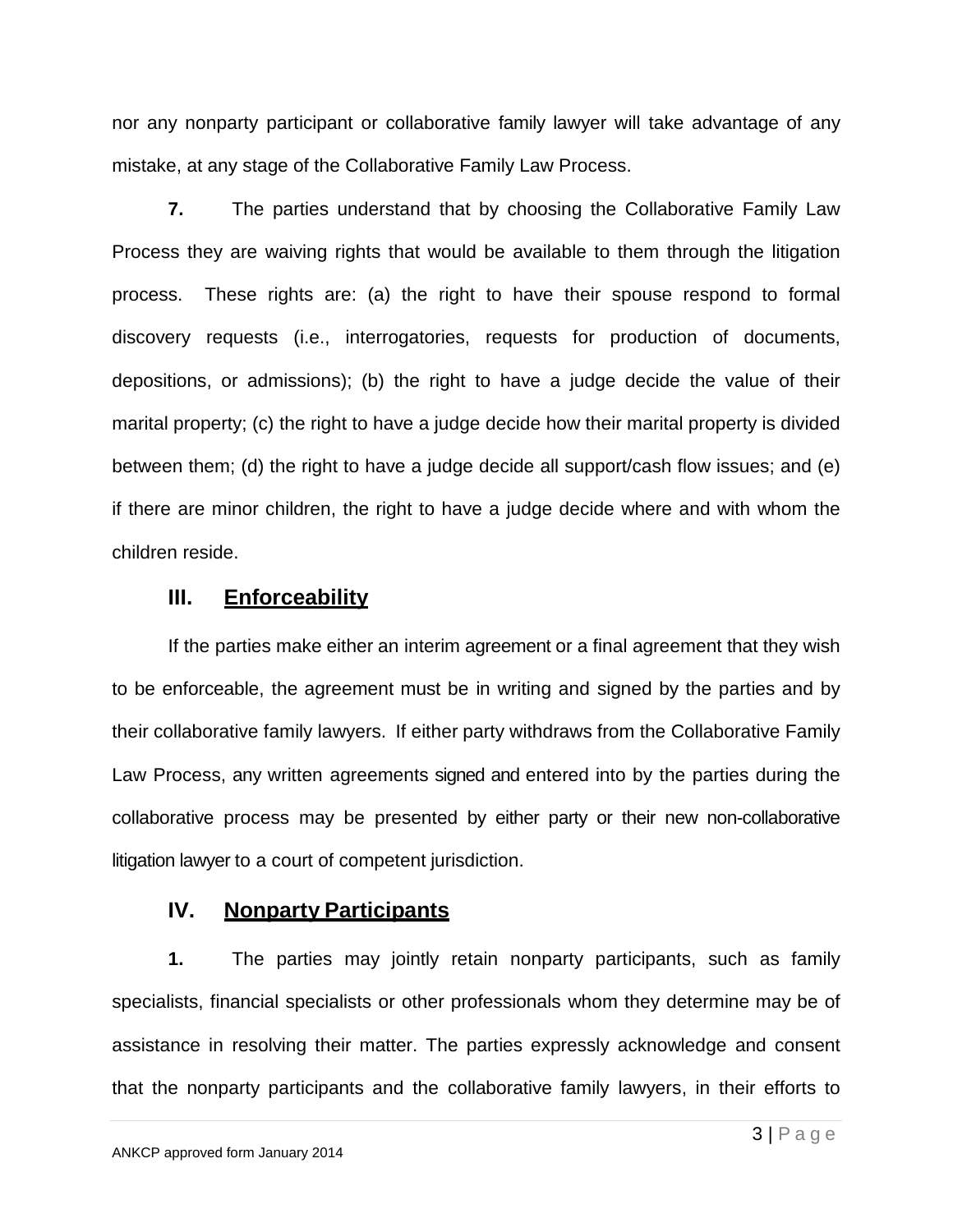coordinate the collaborative process, may or may not, from time to time, conduct private conversations between themselves in order to manage the Collaborative Family Law Process. Further, the parties acknowledge that the advice of nonparty participants is not binding upon the parties.

**2.** Nonparty participants from the mental health profession (known generally as "family specialists") do not provide individual therapy or family therapy during the Collaborative Family Law Process. The family specialist's role is advisory. The family specialist may (1) suggest parenting arrangements and schedules; (2) help parties with the emotional aspects of the ending of their marriage/relationship; (3) facilitate communications during meetings and between meetings; (4) assist the parties in their communications with each other; (5) assist with co-parenting issues; and (6) assist with the organization of the Collaborative Family Law Process.

**3.** Nonparty participants from the financial services or accounting fields (known generally as "financial specialists") do not provide individual financial planning, investment strategy, insurance products, or accounting services during the Collaborative Family Law Process. The financial specialist's role is advisory. The financial specialists may (1) assist with suggested property division options taking into account tax consequences; (2) assist in calculating cash flow options; (3) assist with asset valuation issues, including real estate appraisers and business valuators; and (4) assist with financial forecasts.

**4.** Nonparty participants hired in this Collaborative Family Law Process will be identified in an addendum to this agreement.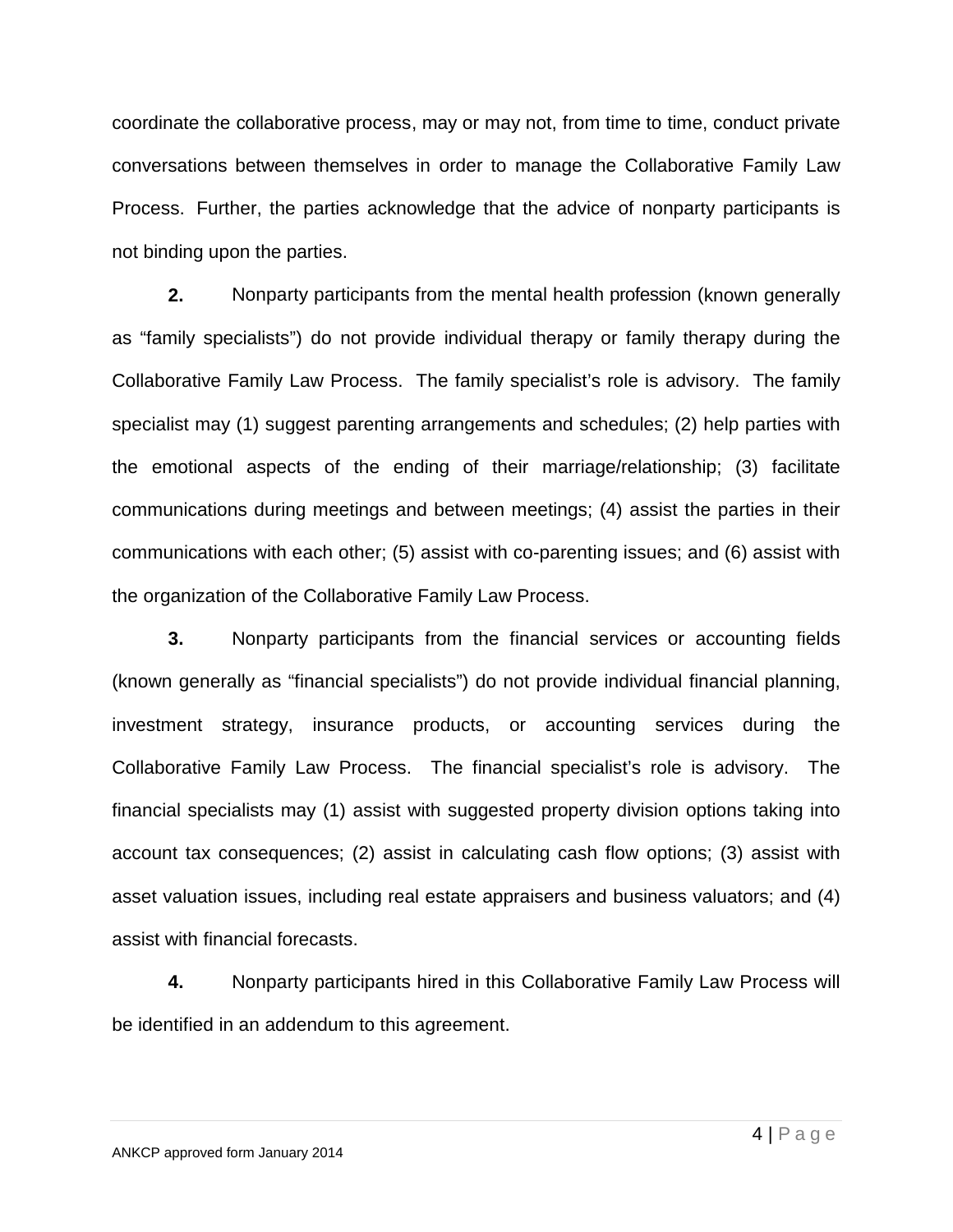# **V. The Collaborative Family Lawyer's Role**

**1.** Each party's collaborative family lawyer represents only their own client in the Collaborative Family Law Process, even though both collaborative family lawyers will be working as part of the collaborative team.

**2.** The parties acknowledge that they have been informed of, are aware of, and fully understand the various process options available to them for resolution of their family law matters (including litigation, mediation, arbitration, and traditional noncollaborative negotiation/settlement processes). With this knowledge, the parties are knowingly and voluntarily selecting to use the Collaborative Family Law Process.

**3.** Each party acknowledges that their collaborative family lawyer, as well as any nonparty participant, is engaged solely for the limited purpose of assisting the parties in reaching settlement in their family law matters through the Collaborative Family Law Process.

**4.** Each party acknowledges that each has their own individual fee agreement with their respective collaborative family lawyer. The Collaborative Family Law Process does not modify the party's individual contractual payment obligation to their collaborative family lawyer. Nonetheless, payment of attorney fees may be a part of the final resolution.

# **VI. Terminating the Collaborative Family Law Process**

**1.** The parties acknowledge that the collaborative family lawyers identified in this agreement (or any lawyer in a law firm with which the collaborative family lawyer is associated or any lawyer in an office share arrangement with the collaborative family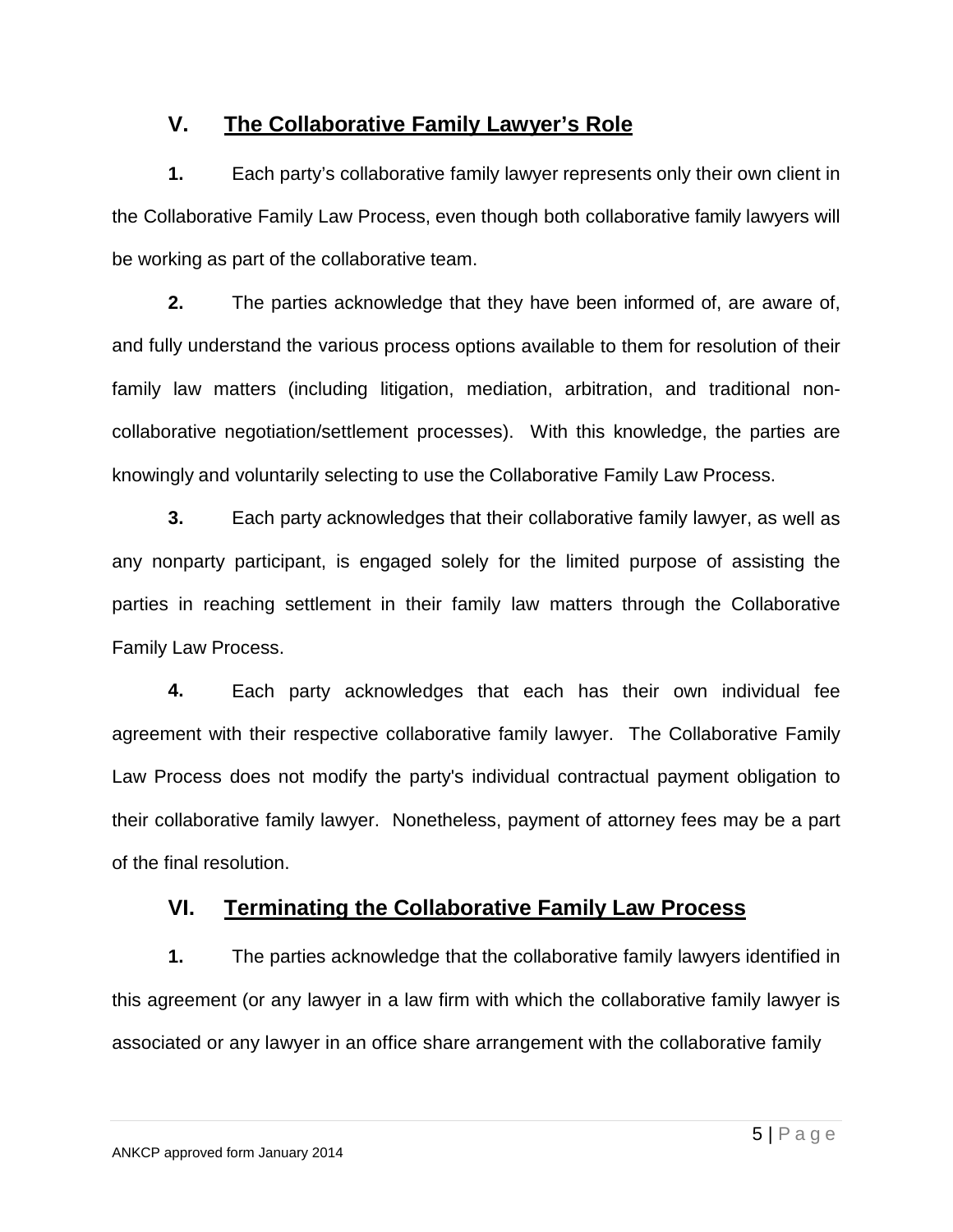lawyer) shall be disqualified from representing either party in litigation concerning the same or similar issue, which is the subject matter of this collaborative matter.

**2.** The parties agree that in any court proceeding they will not request, subpoena, or summons a collaborative family lawyer or a nonparty participant that is a member of this collaborative team to make disclosures or to testify as a witness.

**3.** The parties agree that participation in the Collaborative Family Law Process is voluntary and that either party has the unilateral right to terminate the process, with or without cause, at any time. Termination of the Collaborative Family Law Process occurs, (a) when a party through their collaborative family lawyer gives written notice to the other collaborative family lawyer that the process has been terminated by their client, or (b) when a party discharges their collaborative family lawyer or the collaborative family lawyer withdraws from further representation of a party. On the other hand, if a nonparty participant is discharged or withdraws from the case, the Collaborative Family Law Process does not terminate.

**4.** The parties may agree that the Collaborative Family Law Process continues, if prior to the expiration of 30 days after a discharge or withdrawal of a collaborative family lawyer, the unrepresented party engages a successor collaborative family lawyer and the parties consent in writing to continue the process. A new participation agreement will be signed with the new collaborative family lawyer.

**5.** If the Collaborative Family Law Process terminates and there has been a prior filing in court to commence the legal proceeding, the parties acknowledge the necessity of the collaborative family lawyers to file a motion to withdraw from the family law case.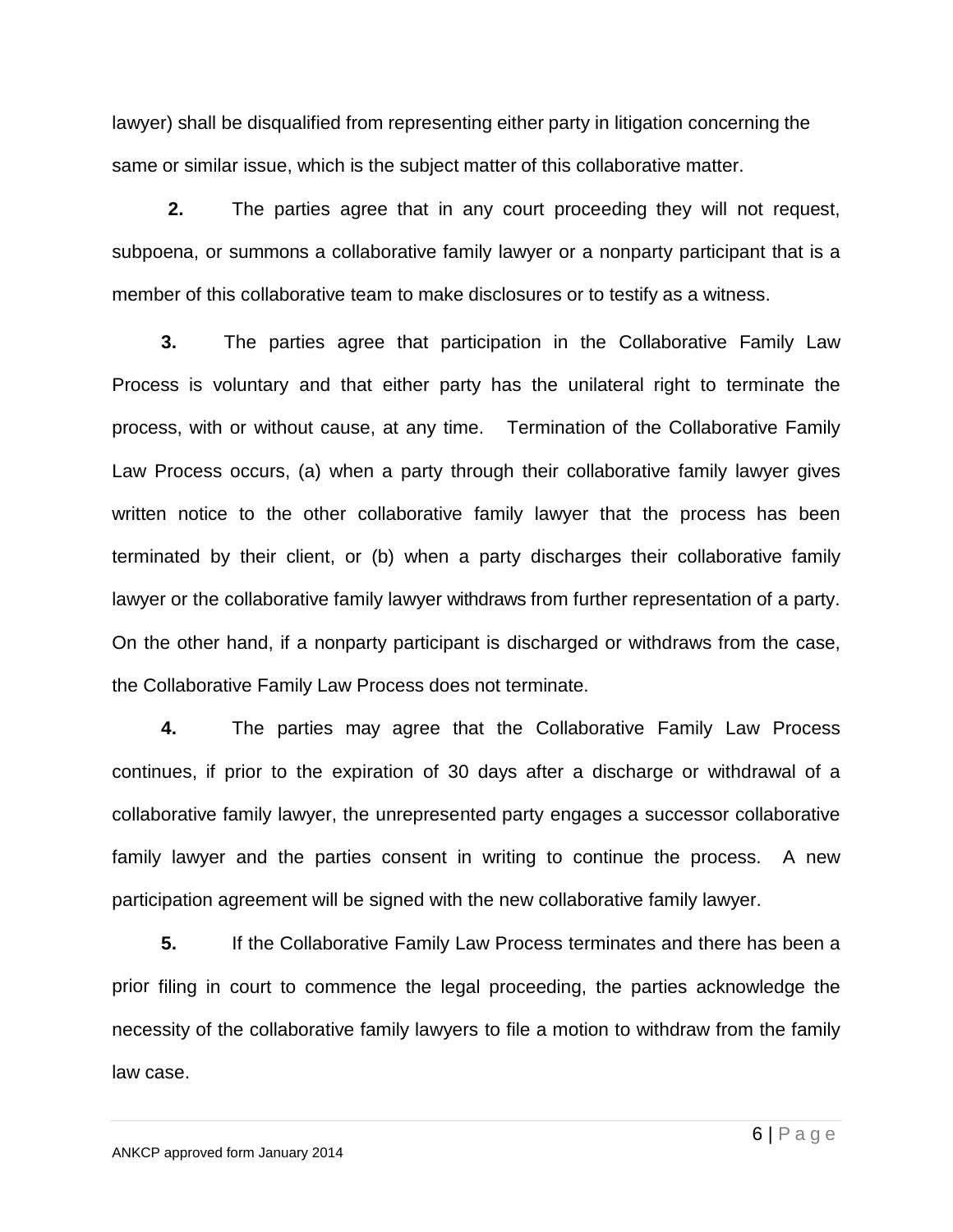**6.** Following termination of the Collaborative Family Law Process, neither party may take any action in the court system until 30 days after termination. This means neither party may file any court documents until the expiration of 30 days following the termination of the Collaborative Family Law Process. Notwithstanding the above, if there is an emergency requiring immediate action before the 30 day period expires, then that emergency court proceeding will not be a breach of this contract.

**7.** Any information gathered or developed during the Collaborative Family Law Process may be transferred to a successor lawyer.

*The Academy of Northern Kentucky Collaborative Professionals has approved this Collaborative Participation Agreement, and the provisions of this Agreement have not been modified or altered. If the parties and their collaborative family lawyers wish to agree to additional terms, not inconsistent with the terms set forth herein, they shall set them forth in an amendment to this agreement.*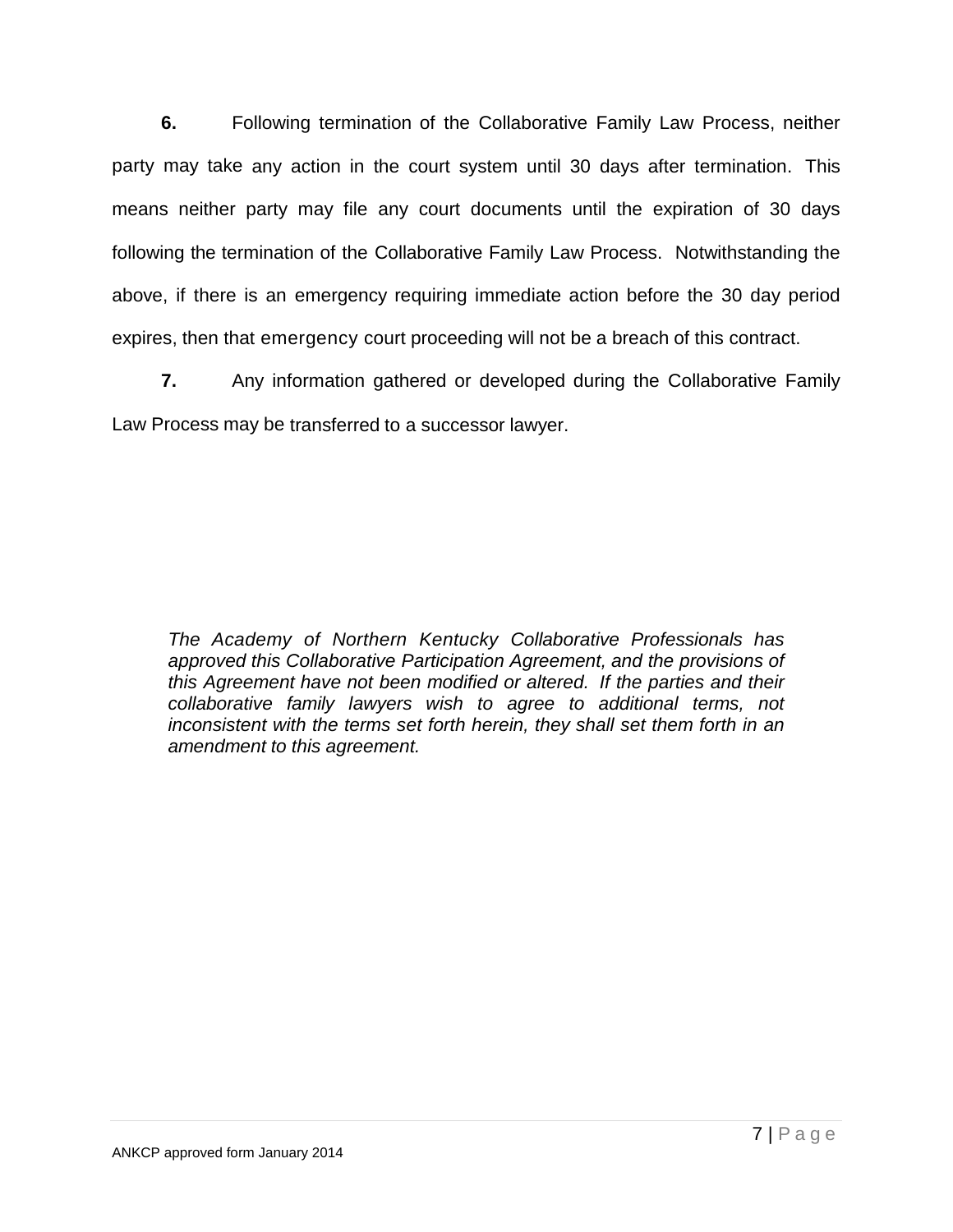| will be                                                                          |
|----------------------------------------------------------------------------------|
|                                                                                  |
| Date                                                                             |
| Date                                                                             |
| I, __________________________________, confirm that I will represent _______     |
|                                                                                  |
|                                                                                  |
| I, _________________________________, confirm that I will represent ____________ |
|                                                                                  |
| Date                                                                             |
| Date                                                                             |